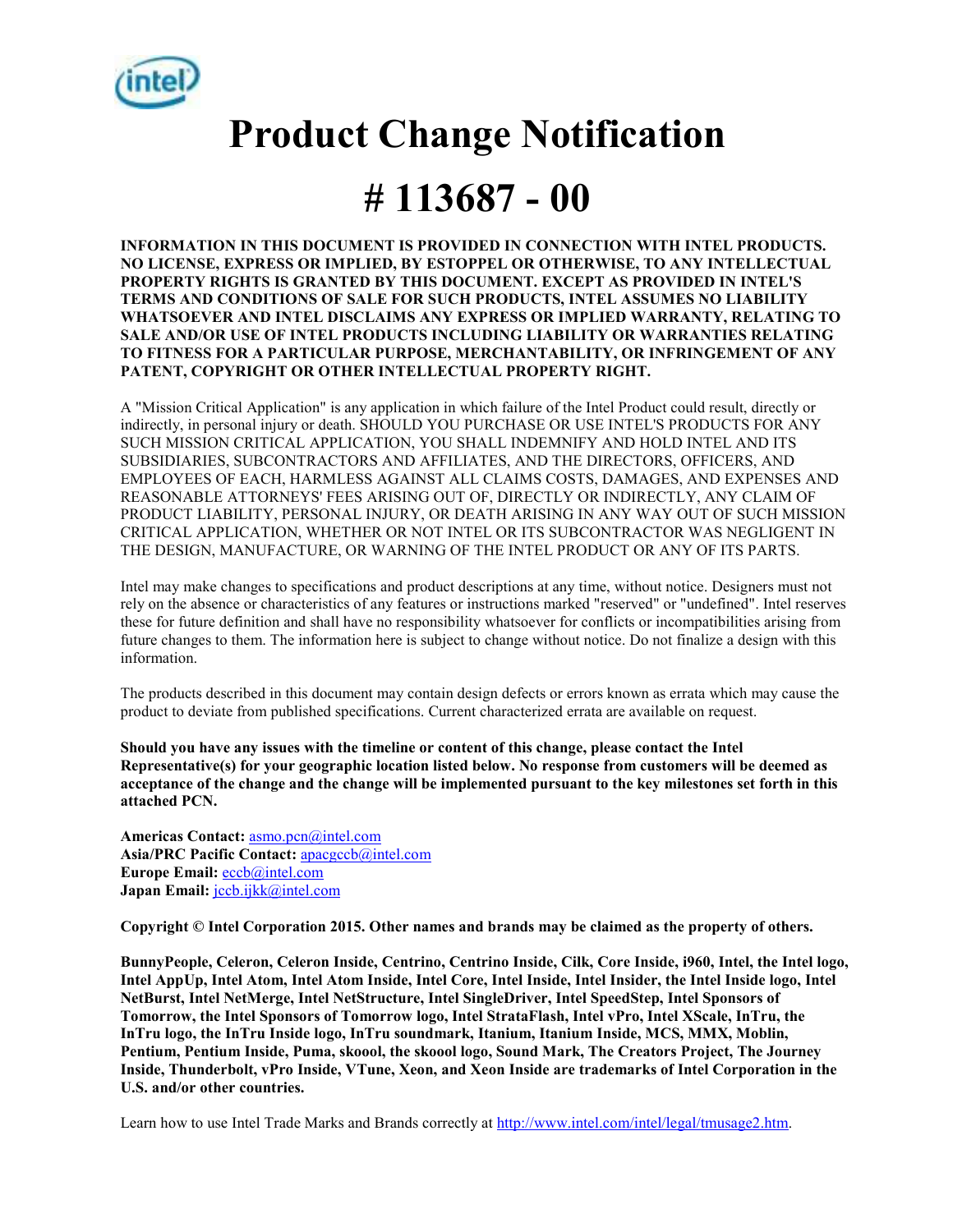

## **Product Change Notification**

| <b>Change Notification #:</b> | 113687-00                                   |  |
|-------------------------------|---------------------------------------------|--|
| <b>Change Title:</b>          | Intel® Core <sup>™</sup> Processor i7-4558U |  |
|                               | <b>PCN 113687-00</b>                        |  |
|                               | <b>Product Discontinuance for Tray</b>      |  |
| <b>Date of Publication:</b>   | <b>March 16, 2015</b>                       |  |

#### **Key Characteristics of the Change:**

Product Discontinuance

#### **Forecasted Key Milestones:**

| <b>Product Discontinuance Program Support Begins:</b>               | March 16, 2015     |  |  |
|---------------------------------------------------------------------|--------------------|--|--|
| <b>Product Discontinuance Demand To Local Intel Representative:</b> | June 19, 2015      |  |  |
| <b>Last Corporate Assurance Product Critical Date:</b>              | September 14, 2015 |  |  |
| <b>Last Product Discontinuance Order Date:</b>                      | September 25, 2015 |  |  |
| <b>Orders are Non-Cancelable and Non-Returnable After:</b>          | September 25, 2015 |  |  |
| <b>Last Product Discontinuance Shipment Date:</b>                   | March 18, 2016     |  |  |

#### **Description of Change to the Customer:**

Market demand for the products listed in the "Products Affected/Intel Ordering Codes" table below have shifted to other Intel products. The products identified in this notification will be discontinued and unavailable for additional orders after the "Last Product Discontinuance Order Date" (see "Key Milestones" above).

#### **Customer Impact of Change and Recommended Action:**

The products listed on the "Products Affected/Intel Ordering Codes" table should be managed in accordance to the "Key Milestones" listed above. "Demand To Local Intel Representative" date is the date your remaining demand for these products is due to your Intel representative. These products will only remain on Intel's Corporate Assurance Process until the "Last Product Discontinuance Order Date". The "Last Corporate Assurance Product Critical Date" is the last date that customers should submit a request for product utilizing Intel's standard Corporate Assurance Criticals Process. The "Last Product Discontinuance Order Date" is the final day for customers who carry backlog to book the Assurance Intel has granted as of the "Orders are Non-Cancellable and Non-Returnable After" (NCNR) date. NCNR date applies to both Corporate Assurance and backlog after the "Last Product Discontinuance Order Date." At this date a snapshot will be taken of all remaining backlog and/or assurance and this quantity will become non-cancellable. For all customers Corporate Assurance must be booked and shipped by the "Last Product Discontinuance Shipment Date." From date of PCN publication, interim booking and turn back deadlines or separate Letter Agreements will apply vs. the standard Corporate Assurance Process.